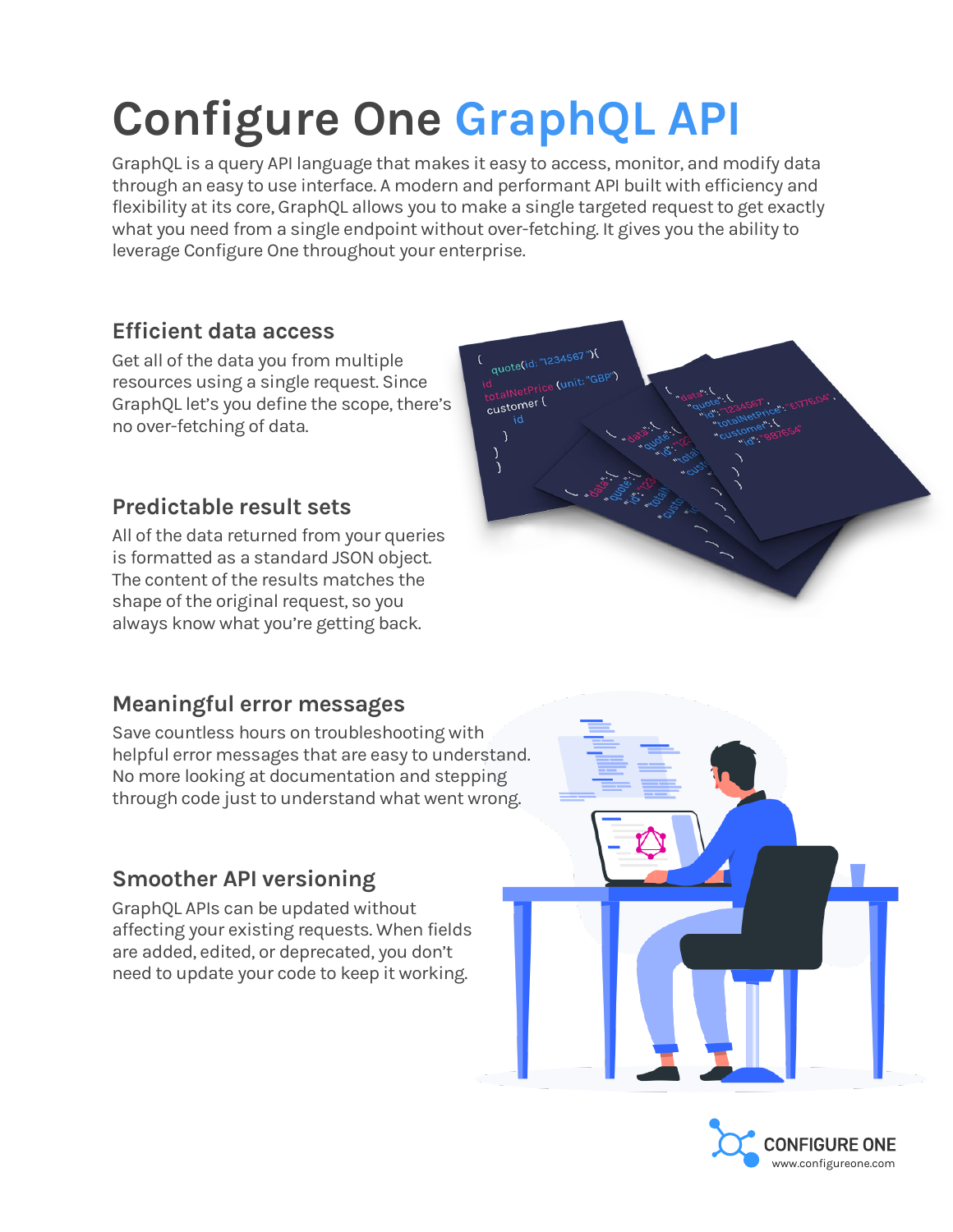## **What is GraphQL?**

GraphQL is a query API language that makes it easy to access, monitor, and modify data. It acts as an intermediary between the application database and both internal and external requests. GraphQL replaces the need for traditional REST APIs that tend to be inefficient and hard to maintain.

Efficiency and flexibility are built into the DNA of GraphQL. Instead of relying on a multitude of REST endpoints, GraphQL lets you make a single targeted request to get exactly what you need from one endpoint. Results are delivered as a JSON object using the same structure defined in the query.

Originally developed by Facebook, the GraphQL standard is now managed by the GraphQL Foundation. It was designed to overcome the challenges associated with RESTful web services, and to optimize data for mobile devices.



## **REST vs. GraphQL**

Although they still have much in common, there are a few areas where GraphQL offers significant improvements over REST:

#### **REST**

- Multiple endpoints
- Multiple round-trips required to access different entities
- Fixed responses result in overfetching data
- Weak data typing can cause unpredictable results
- Generic error codes
- Versioned endpoints require modifying existing code when the API is updated

## **A** GraphQL

- **E** Single endpoint
- Single request to access everything you need at once
- **Precise queries return exactly** what is requested, nothing more
- **EXECUTE:** Strongly typed schema defines how data can be accessed
- Detailed error messages
- Fields can be added, updated, and deprecated without affecting existing work